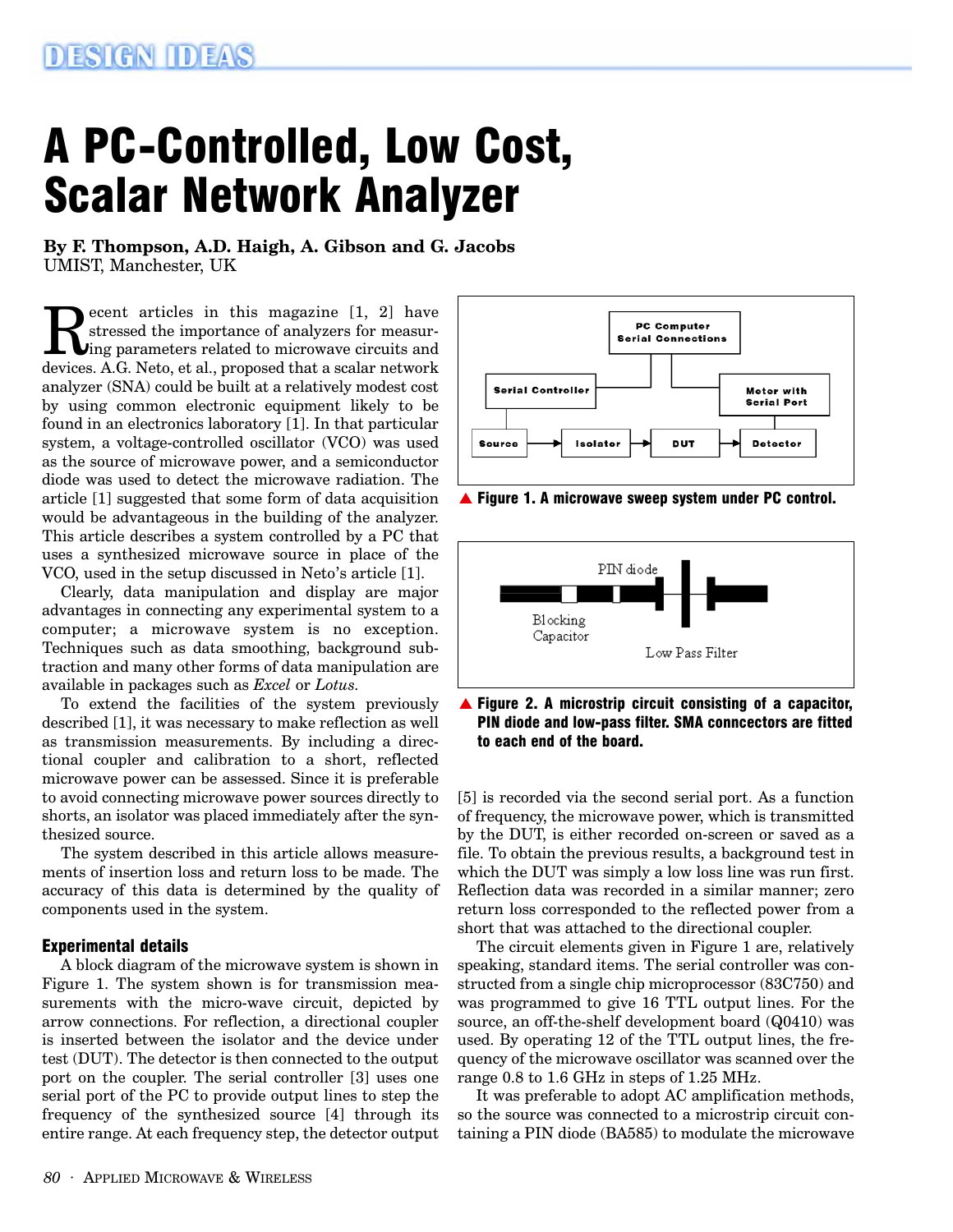

signal at approximately 1 kHz. This was followed by a microstrip low pass filter with a cut-off frequency of 2 GHz to minimize spurious effects due to higher harmonics in the source output. The circuit layout is shown in Figure 2.

The isolator was selected to give an attenuation for forward transmission of better than 1 dB, with a reverse transmission that is lower than 20 dB. A diode detector was AC coupled to an amplifier tuned to 1 kHz, and the rectified output was then connected to a logarithmic amplifier (Analog Devices 759P). This signal was finally connected to a multimeter (Thurlby-Thandar 1906) whose serial port provided a link with the computer.

Overall costs of such a system were difficult to estimate, since the PC and multimeter were already used in the laboratory. The microstrip circuit and tuned amplifier were constructed within the department, and synthesized sources typically cost approximately \$435 to \$587. Thus, a cost of hundreds rather than thousands of American dollars was the investment needed for such a system.

Note that where only one serial port is available, a port expander can be used [6].

### Experimental results

To assess the performance of this computer-controlled system, its measurements were compared with measurements taken from a Hewlett Packard network analyzer, HP8753. The DUT in this case was a low-pass filter. Figure 3 shows data obtained with the HP8753. As expected, the filter exhibits about 20 dB return loss in the frequency spectrum where transmission occurs and where almost zero return loss occures after cut-off.

Figure 4 was generated using the PC-controlled system, and covers the frequency range 0.8 to 1.6 GHz. The corresponding return loss data is shown in Figure 5. The curve showing return loss is in fair agreement with



Figure 4. Transmission of a commercial low-pass filter together with a calibration trace of the transmission through a 40 dB attenuator.



▲ Figure 5. Return loss from the low-pass filter.

Figure 3, but the positive values above 1.3 GHz are likely to be caused by mismatch of the detector.

### Conclusions

The results obtained by using the PC-controlled system are qualitatively similar to those obtained using the HP8753. Quantitative agreement with attenuation data, however, is likely to be in error by up to 2 or 3 dB. Since the dynamic range of the system is 50 dB at best, attenuation readings at greater than 40 dB can be problematic. Data acquisition may take several seconds, but this